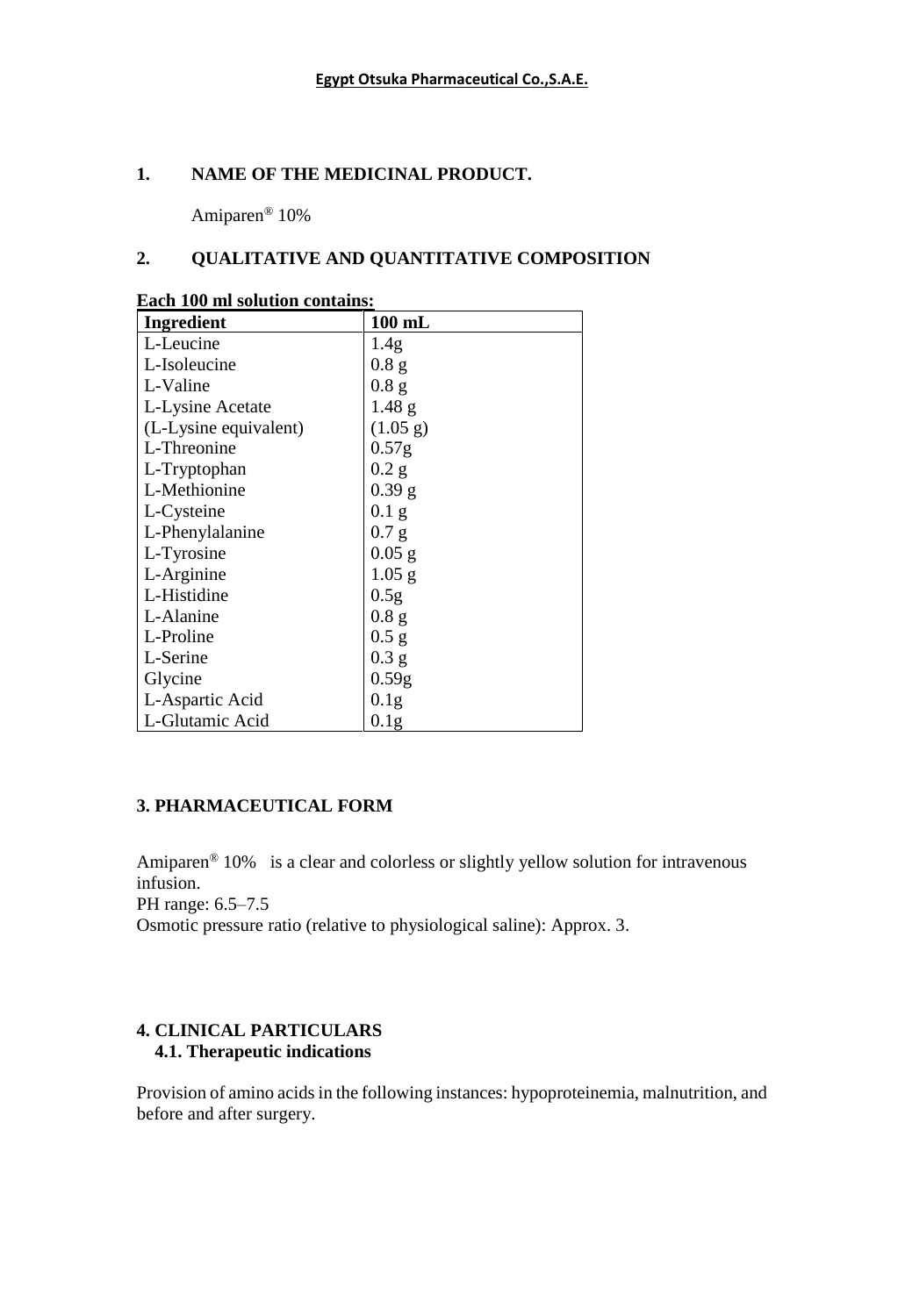# **4.2. Posology and method of administration**

### **1. Infusion via central vein**

The usual adult dose of **Amiparen**® **10%** is 400–800 mL per day, infused via a central vein. The dose should be adjusted according to the patient's age, symptoms, and body weight.

### **2. Infusion via peripheral vein**

The usual adult dose of **Amiparen**® **10%** is 200–400 mL per dose, infused via a peripheral vein. The infusion rate may be adjusted to provide about 10 g of amino acids over 60 minutes in order to achieve optimal utilization of amino acids. The standard infusion rate in adults is 100 mL over 60 minutes. The rate should be slowed in children, the elderly, and seriously ill patients. Dose should be adjusted according to patient's age, symptoms, and body weight. A combination of **Amiparen**® **10%** with a carbohydrate solution is highly recommended for more efficient utilization of amino acids.

### **4.3. Contraindications**

## **Amiparen® 10% is contraindicated in the following patients.**

- (1) Patients with hepatic coma or a risk of hepatic coma [Because of inadequate amino acid metabolism, the patient's clinical condition may be worsened.]
- (2) Patients with serious renal disorders or azotemia (for both, patients on dialysis or hemofiltration are exclude [Urea and other amino acid metabolites may be retained, which may worsen the patient's clinical condition.] (See section **Special warnings and precautions for use)**
- (3) Patients with abnormal amino acid metabolism [Because the infused amino acids are not adequately metabolized, the patient's clinical condition may be worsened.]

## **4.4. Special warnings and precautions for use**

### **1. Careful Administration (Amiparen® 10% should be administered with care in the following patients.)**

(1) Patients with severe acidosis [The patient's clinical condition may be worsened.]

(2) Patients with congestive cardiac failure [An increase in the circulating blood volume may increase the workload on the heart, which may worsen the patient's clinical condition.]

- (3) Patients with hyponatremia [The patient's clinical condition may be worsened.]
- (4) Patients on dialysis or hemofiltration with serious renal disorder or azotemia

 [Urea and other amino acid metabolites may be retained.] (See section **2. Important Precautions**.)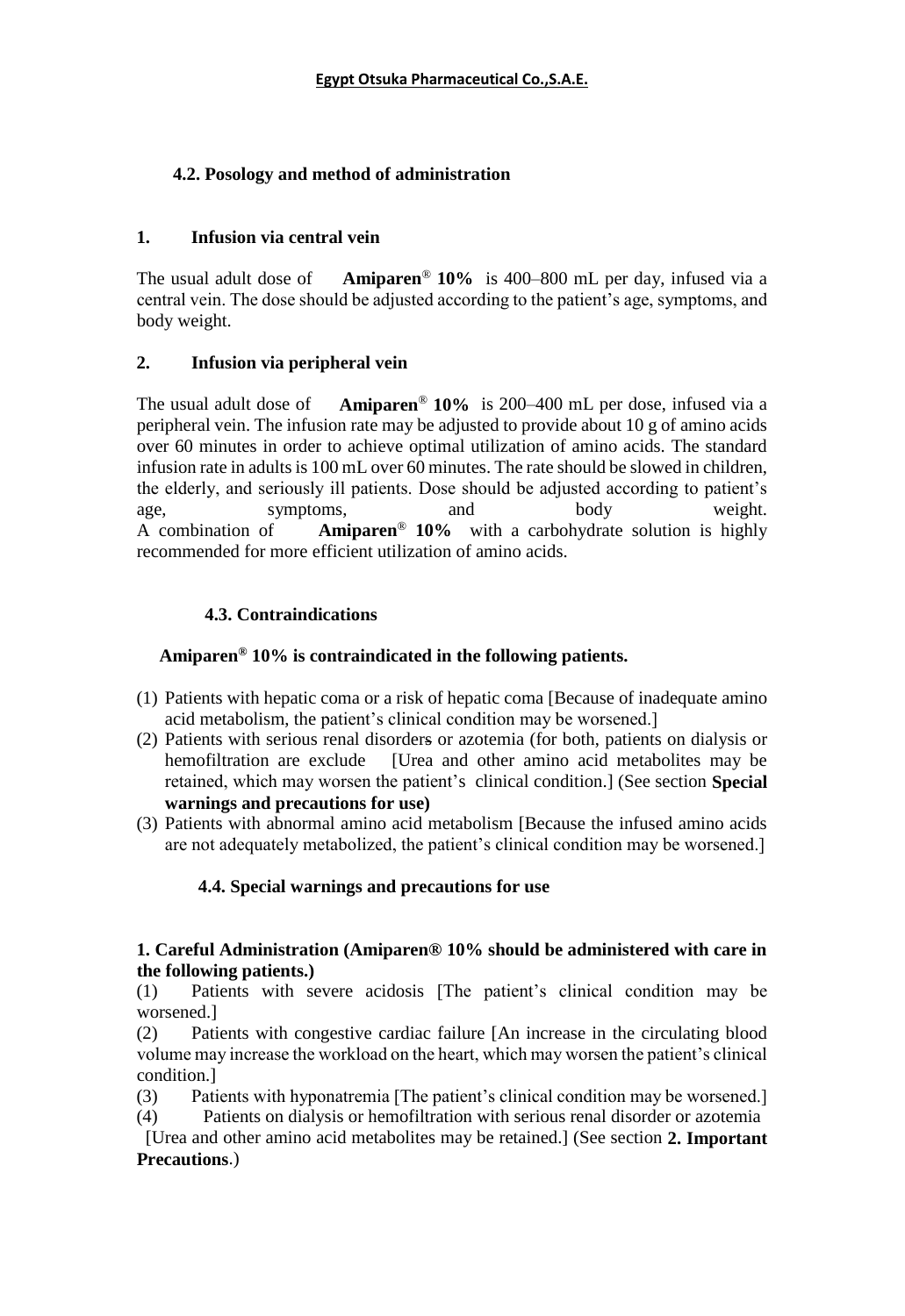### **2. Important Precautions**

The volume of urea, etc. removed and accumulated in patients on dialysis or hemofiltration with serious renal disorder or azotemia varies depending on the dialysis method and patients' conditions. Initiation and continuation of administration should be determined after the patient's conditions are carefully checked based on assessment of blood biochemistry, acid-base equilibrium, and body-fluid balance, etc.

Amiparen 10% Contains *sodium bisulfite*, a sulfite that may cause allergic-type reactions including anaphylactic symptoms and life-threatening or less severe asthmatic episodes in certain susceptible people. Sulfite sensitivity is seen more frequently in asthmatic than in non asthmatic people."

### **4.5. Undesirable effects**

Reported incidences are based on 3973 patients, and a total of 35 (0.88%) patients experienced 39 adverse reactions including abnormal laboratory values. If adverse reactions are observed, discontinue the administration and institute appropriate treatment.

|                                                 | <b>Frequency</b>                              |                                        |                                      |  |
|-------------------------------------------------|-----------------------------------------------|----------------------------------------|--------------------------------------|--|
| <b>Reactions</b>                                | Unknown                                       | $0.1\% < 5\%$                          | $< 0.1\%$                            |  |
| Hypersensitivity                                | Rash etc.                                     |                                        |                                      |  |
| Gastrointestinal                                |                                               | Nausea,<br>vomiting, etc.              |                                      |  |
| Cardiovascular                                  | Chest<br>discomfort,<br>palpitation, etc.     |                                        |                                      |  |
| Hepatic                                         |                                               | Increases in AST (GOT)<br>or ALT (GPT) | in<br>Increase<br>total<br>bilirubin |  |
| Renal                                           |                                               | Increase in blood urea<br>nitrogen     |                                      |  |
| and<br>dose<br>Large<br>rapid<br>administration | Acidosis                                      |                                        |                                      |  |
| <b>Others</b>                                   | Chills, fever, feeling of<br>warmth, headache |                                        | Vascular pain                        |  |

Reporting suspected adverse reactions after authorization of the medicinal product is important. It allows continued monitoring of the benefit/risk balance of the medicinal product. Healthcare professionals are asked to report any suspected adverse reactions via: [Safety.reporting@egyptotsuka.com](mailto:Safety.reporting@egyptotsuka.com) or by sending an e-mail to [PV.followup@edaegypt.gov.eg](mailto:PV.followup@edaegypt.gov.eg)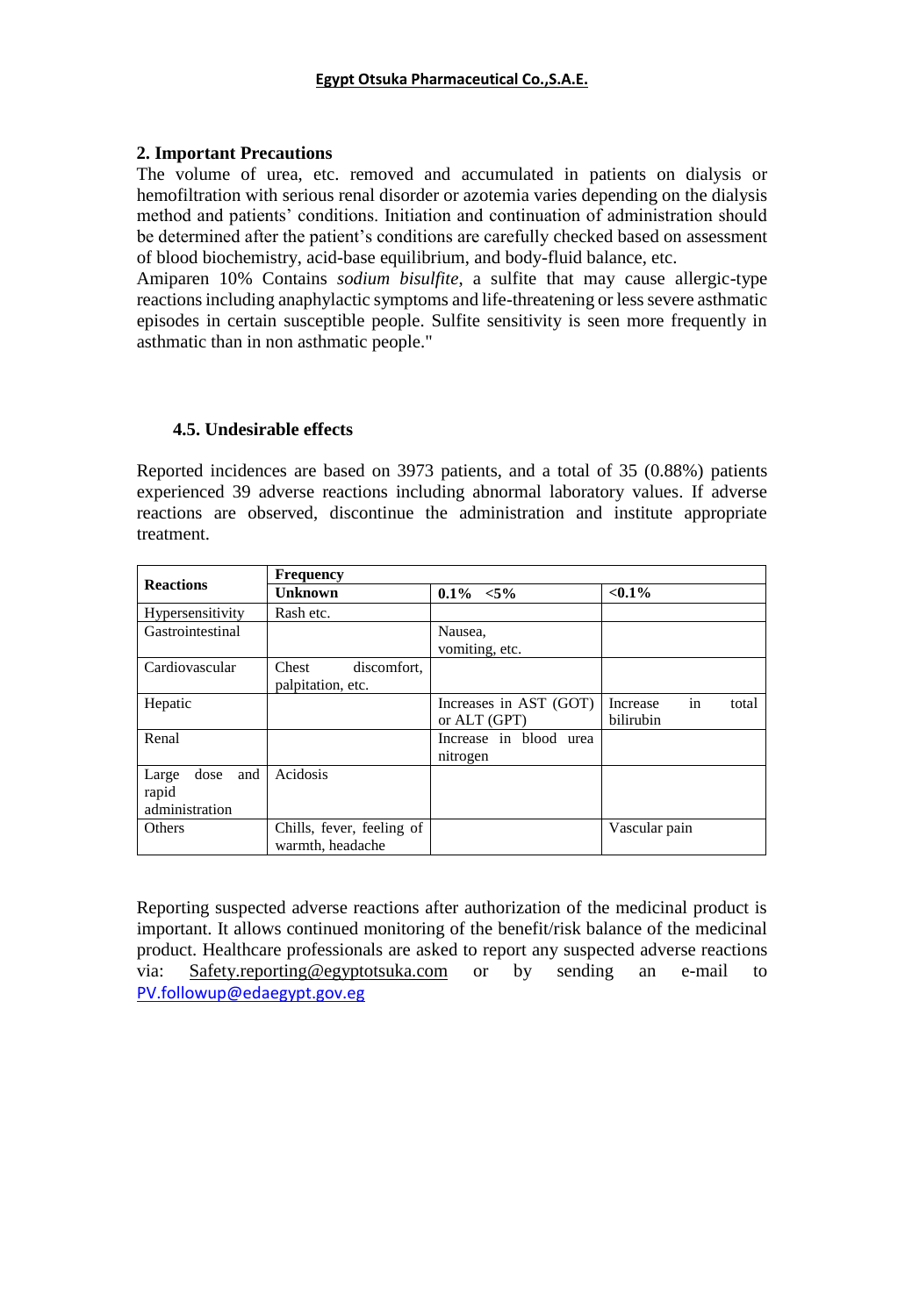### **5. PHARMACOLOGICAL PROPERTIES**

#### **PHARMACOKINETICS**

(Reference data in rats):

<sup>14</sup>Carbon-labeled amino acids formulated in Amiparen<sup>®</sup> were readily distributed to plasma protein fractions after intravenous infusion in normal rats at 3, 7, and 57 weeks of age. The radioactivity was high in the protein fractions of the pancreas, liver, and kidneys and distributed rapidly in the muscles. The excretion of radioactivity into expired air over 72 hours post dosing accounted for 37.1% to 44.2% of the infused dose. The recovery rates in the urine and feces accounted for 3.9%–5.2% and 1.2%–3.1% of the infused dose, respectively. Urinary amino acid fractions contained only 1.1%–1.5% of the infused dose. The total retention of amino acids in the body amounted to more than 98.5% of the infused dose.

### **CLINICAL STUDIES**

Clinical studies of Amiparen® 10% were conducted in a total of 546 surgical patients, mainly those who underwent gastrointestinal surgery. Amiparen® 10% was administered via the central vein (total parenteral nutrition) or via the peripheral vein (peripheral parenteral nutrition) after surgery. The results showed the high clinical value of Amiparen® 10% as a source of amino acids in terms of major protein metabolism-related parameters, including nitrogen balance, serum total protein and albumin levels, rapid protein turnover, and urinary excretion of 3-methylhistidine.

### **PHARMACOLOGY**

The effect of Amiparen® 10% as a source of amino acids in total parenteral nutrition was assessed using normal rats and surgically stressed rats.

(1) Amiparen® 10% readily corrected and favorably maintained nitrogen balance, demonstrating a favorable nitrogen sparing effect in these animal models.

(2) Amiparen® 10% increased synthesis of plasma total protein and albumin.

(3) The urinary 3-methylhistidine/creatinine ratio as an indicator of protein catabolism in the muscle under stressed condition was low after Amiparen® 10% infusion, indicating a potent inhibitory effect on muscular protein breakdown.

(4) Plasma concentrations of free amino acids, including branched-chain amino acids, showed only minor fluctuation during Amiparen<sup>®</sup> 10% infusion, and amino acid metabolism was thought to be stable during Amiparen® 10% therapy.

#### **Use in the Elderly**

Because elderly patients often have reduced physiological function, it is advisable to consider reducing the dose by decreasing the infusion rate.

#### **Pediatric Use**

**The safety of AMIPAREN Injection in low-birth-weight infants, neonates, and infants has not been established (insufficient clinical data).**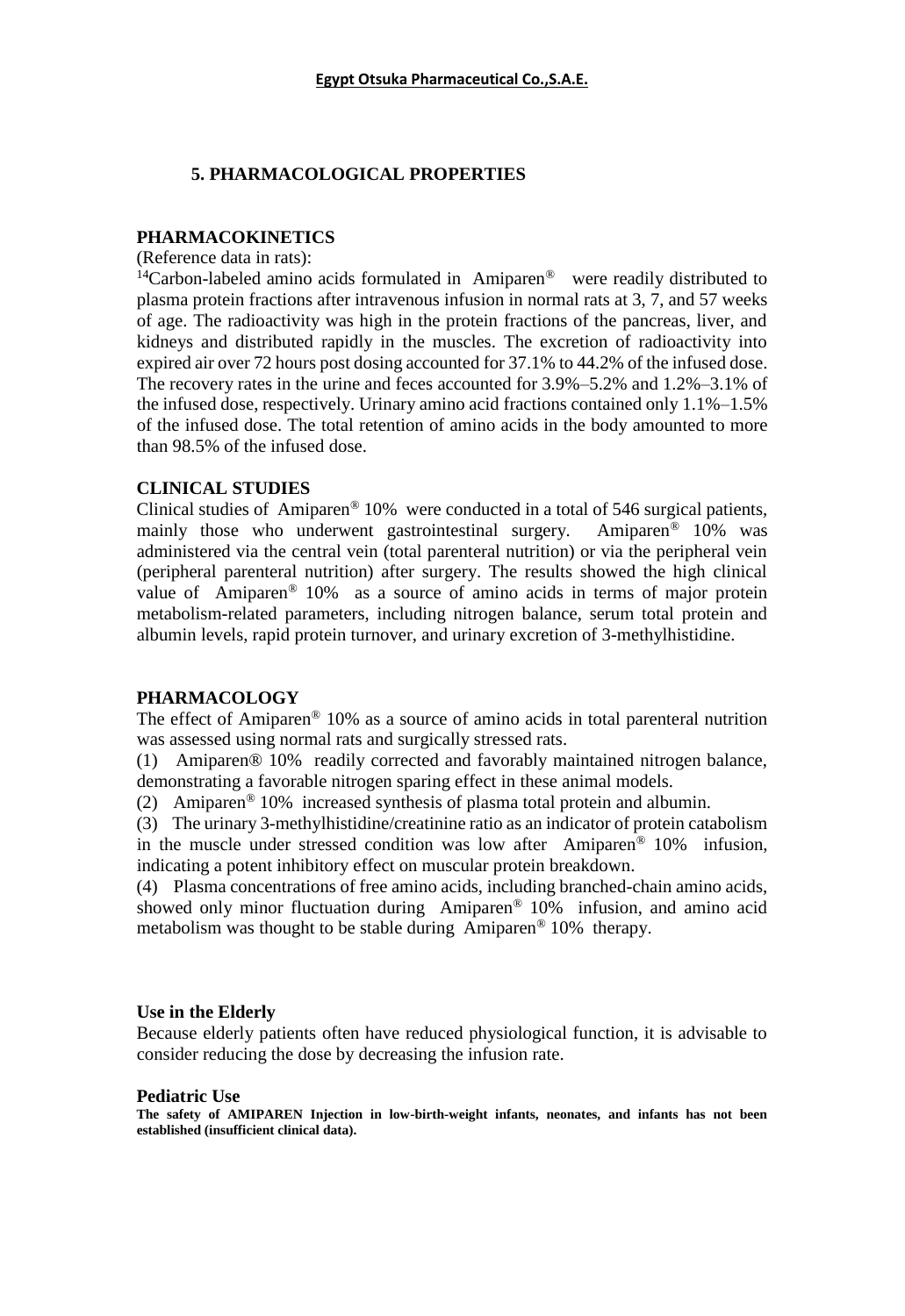### **6. PHARMACEUTICAL PARTICULARS 6.1. List of excipients**

Sodium Bisulfite\*  $0.2$  g/L as an additive.. Glacial acetic acid used as a PH adjuster Water for injection

### **6.2. Shelf life:**

3 Years

### **6.3. Special precautions for handling and storage**

- 1. Because an oxygen absorbent is enclosed between the bottle and the outer wrap to maintain stability of the solution, do not remove the outer wrap until use.
- 2. Do not use the product if the outer wrap covering the product has been damaged, the solution is discolored, or a precipitate that cannot be dissolved by shaking has formed.
- 3. Store at temperature not exceeding  $30^{\circ}$ C, use immediately after opening.
- 4. Do not use in case oxygen indicator tablet color changed from pink to purple or color of solution changed.
- 5. One single dose, Discard the remaining quantity in case the container not used completely.
- 6. Store at a temperature not exceeding 30°C, to be used immediately after opening.
- 7. Keep out of reach of children.
- 8. Do not puncture for ventilation during use.

## **6.4 Precautions Concerning Use**

### **(1) Before administration**

- 1) To minimize the risk of infection, carry out all procedures under aseptic conditions.
- 2) In cold environmental conditions, the solution should be warmed to near body temperature before use.
- 3) Use the solution immediately after opening the container. After use, discard all unused solution.

## **(2) During administration**

- 1) The solution contains about 120 mEq/L of acetate. A large dose or concomitant use with an electrolyte solution requires careful monitoring of electrolyte balance.
- 2) Administer the solution slowly via a vein.
- 3) When vascular pain occurs, use an alternate site or discontinue the administration.